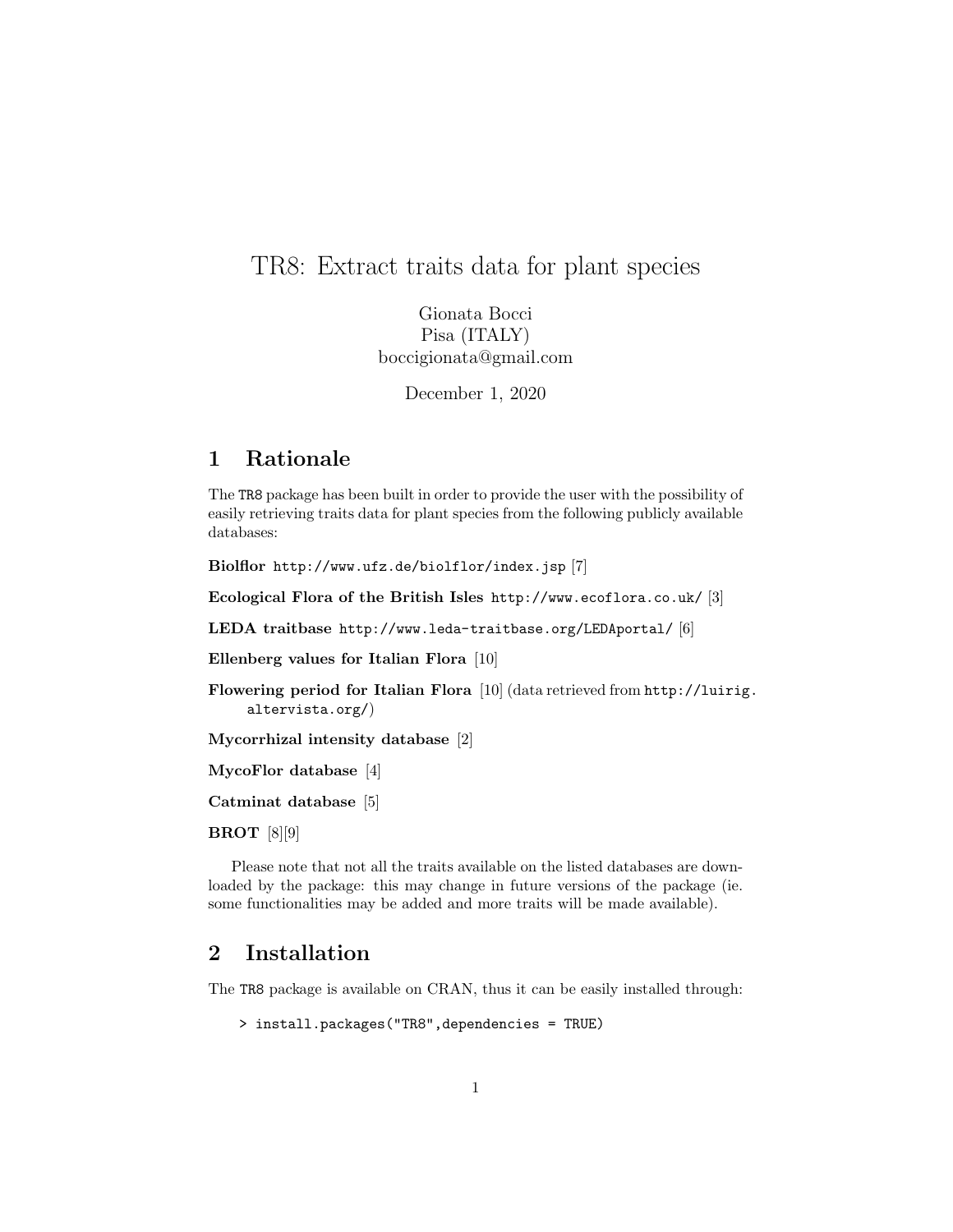The option dependencies = TRUE takes care of installing those packages which are needed by TR8 to work properly.

Once the package is installed, you can load it with:

> library(TR8)

Please note that:

The user is asked to always cite the data sources: the development of traits databases is a long and costly process, thus all the users of the TR8 package are asked (and reminded every time they load the package) to always cite the original sources of the data (see paragraph 6).

#### 2.1 Using the development version

The devel version of the package is hosted on github at https://github.com/ GioBo/TR8: to use this version (instead of the stable one, released from CRAN), you'll need the devtools package (https://github.com/hadley/devtools):

```
> ## install the package
> install.packages("devtools")
> ## load it
> library(devtools)
> ## activate dev_mode
> dev_mode(on=T)
> ## install TR8
> install_github("GioBo/TR8",ref="master")
> ## load it
> library(TR8)
> ## you can now work with TR8 functions
>
> ## if you want to go back and use the CRAN version
> ## already installed, simply deactivate dev_mode
> dev_mode(on=F)
```
### 3 Simple usage

Using the TR8 package is fairly simple: users just need to call the tr8 function passing, as arguments, a vector of plant species names (without authors' names!<sup>1</sup>) and a vector containing the codes corresponding to the traits which are to be downloaded:

<sup>1</sup>This is needed since some traitbases do not include authors' names in the species' names.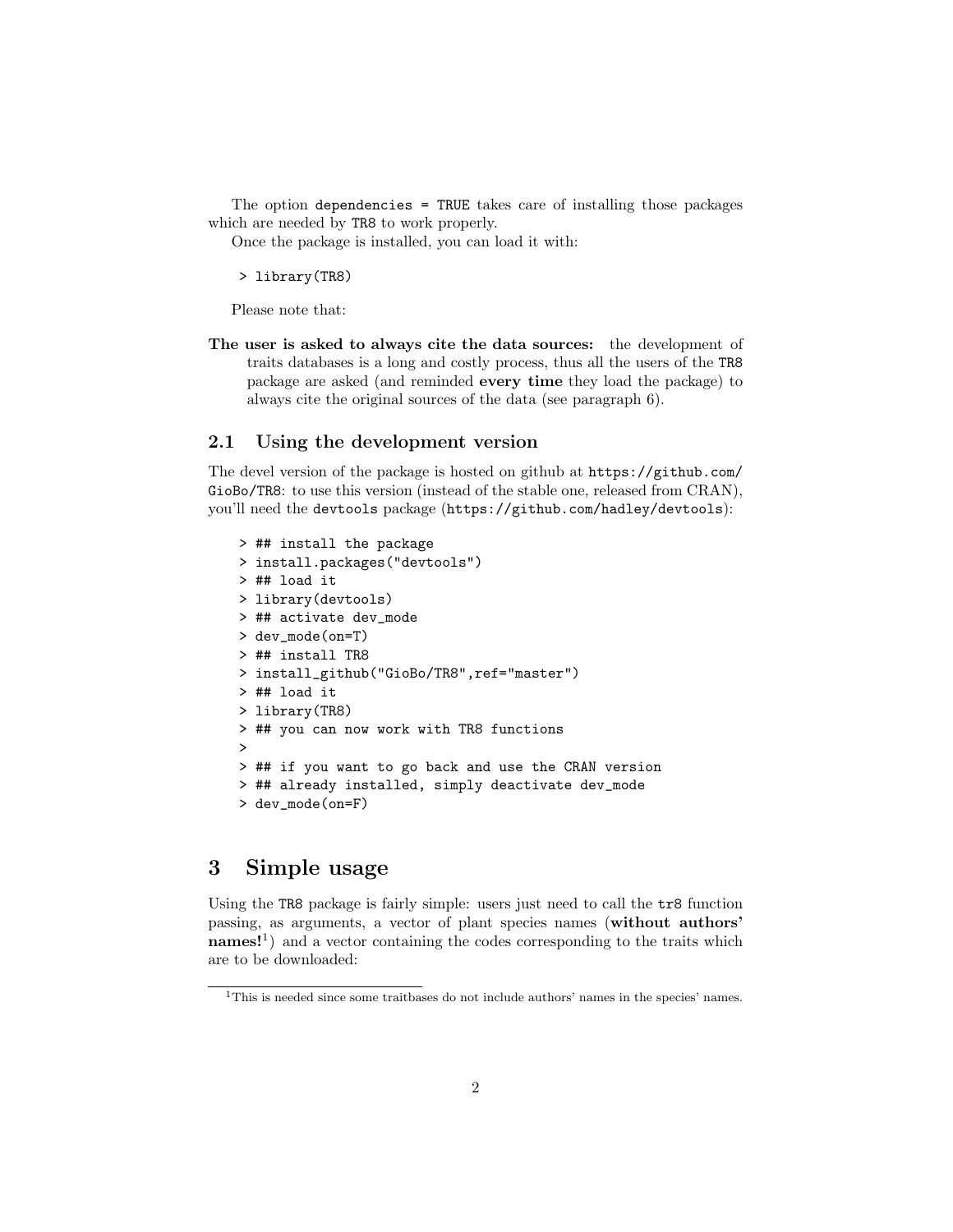```
> ## a vector containing a list of plant species names
> my_species<-c("Apium graveolens","Holcus mollis","Lathyrus sylvestris")
> ## a vector of traits
> to_be_downloaded<-c("reprod_B","strategy")
> ## now run tr8 and store the results in the my_traits object
> my_traits<-tr8(species_list = my_species,download_list = to_be_downloaded,
                 allow_persistent=TRUE)
```
The codes which are accepted by TR8 are listed in the available\_tr8 database:

|                |                       | > ## see the firs lines of available_tr8 database |    |
|----------------|-----------------------|---------------------------------------------------|----|
|                | > head(available_tr8) |                                                   |    |
|                | short_code            | description                                       | db |
| 1              | h_max                 | Maximum height Ecoflora                           |    |
| $\mathfrak{D}$ | $h$ _min              | Minimum height Ecoflora                           |    |
| 3              | le_area               | Leaf area Ecoflora                                |    |
| 4              | le_long               | Leaf longevity Ecoflora                           |    |
|                | 5 root_system         | Root system Ecoflora                              |    |
| 6              |                       | phot_path Photosynthetic pathway Ecoflora         |    |

The database is composed of three columns:

- short\_code contains the codes that should be passed to the download\_list argument of the tr8 function.
- description contains short description of each trait (please refer to the original sources for detailed descriptions).
- db refers to the databases from which are providing traits data

Suppose the user is interested in downloading the maximum height, the leaf area and the life form (which are available through the Ecolfora database) for Salix alba and Populus nigra and store the resulting data in the my\_Data object; the command should be:

```
> my_species<-c("Salix alba","Populus nigra")
> my_traits<-c("h_max","le_area","li_form")
> my_Data<-tr8(species_list = my_species, download_list = my_traits,
+ allow_persistent=TRUE)
```
The tr8 function will take care of downloading the data and store them in the my\_Data object; you can see the results by printing them:

> ## see the downloaded data > print(my\_Data)

Or you can convert them to a data frame using the extract\_traits function: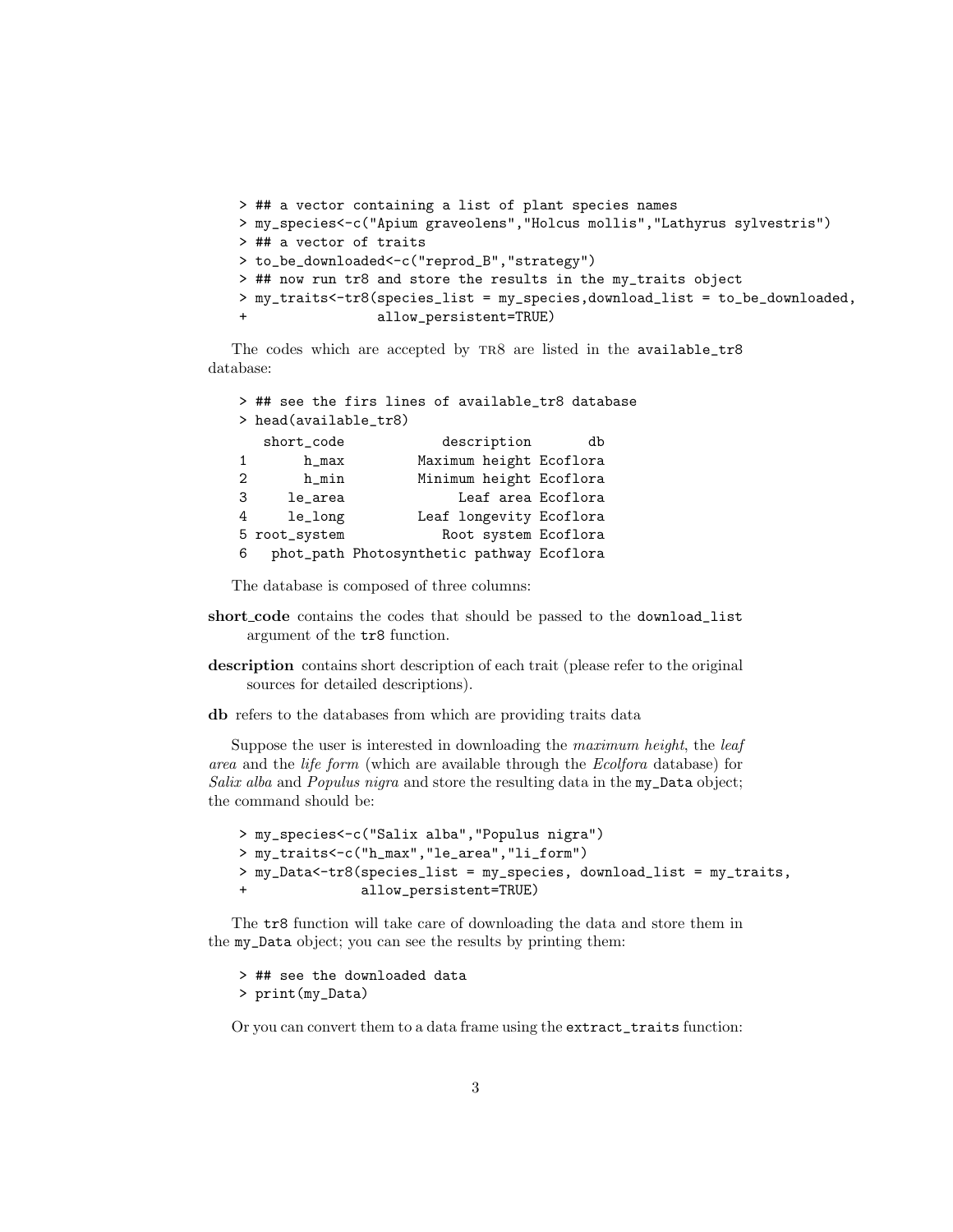> traits\_dataframe<-extract\_traits(my\_Data)

All the traits are now contained in a data frame with species as rows and columns as traits; where no trait data were available, you will see a NA.

In order to make the dataframe more readable, traits' names (i.e. columns' names) are converted to shorter codes: to see a brief explanation of the codes used to identify the traits, use the lookup function:

```
> lookup(my_Data)
```
The object returned by the lookup function can also be stored in order to be available for further elaborations:

```
> my_lookup<-lookup(my_Data)
> head(my_lookup)
```
#### 3.1 Checking retrieved data

Several steps can go wrong during the data retrieval process (e.g. a database may contain two entries for the same species); tr8() will keep track of some of this problematic cases and the issues() function can be used to see whether any problem was faced during the process.

```
> my_species<-c("Salix alba","Populus nigra")
> my_traits<-c("h_max","le_area","li_form")
> my_Data<-tr8(species_list = my_species, download_list = my_traits,
               allow_persistent=TRUE)
> issues(my_Data)
```
#### 3.2 Interactive use of tr8

Up to now we've been using the tr8 function in a non-interactive way. In order to help those user which are more familiar with a GUI approach, the function can also be run setting the gui\_config parameter to TRUE (without providing any trait to the download\_list parameter) and a multi-panel window will appear: the user is asked to choose those traits which are to be downloaded from the various databases <sup>2</sup>.

For a detailed explanation of each level of a trait, please refer to the original websites (all the databases listed in the references provide the users with very precise and detailed descriptions).

Typically users will have their vegetation data in the form of a sites\*species dataframe (or matrix), thus they may want to extract traits data for the whole dataset (this time using the GUI to select traits), i.e. :

<sup>&</sup>lt;sup>2</sup>A note for Mac users: the GUI relies on the Tc1/Tk toolkit, thus if you want to run the GUI, please make sure that the X11 package is installed - see "Tcl/Tk" issues at http: //cran.r-project.org/bin/macosx/RMacOSX-FAQ.html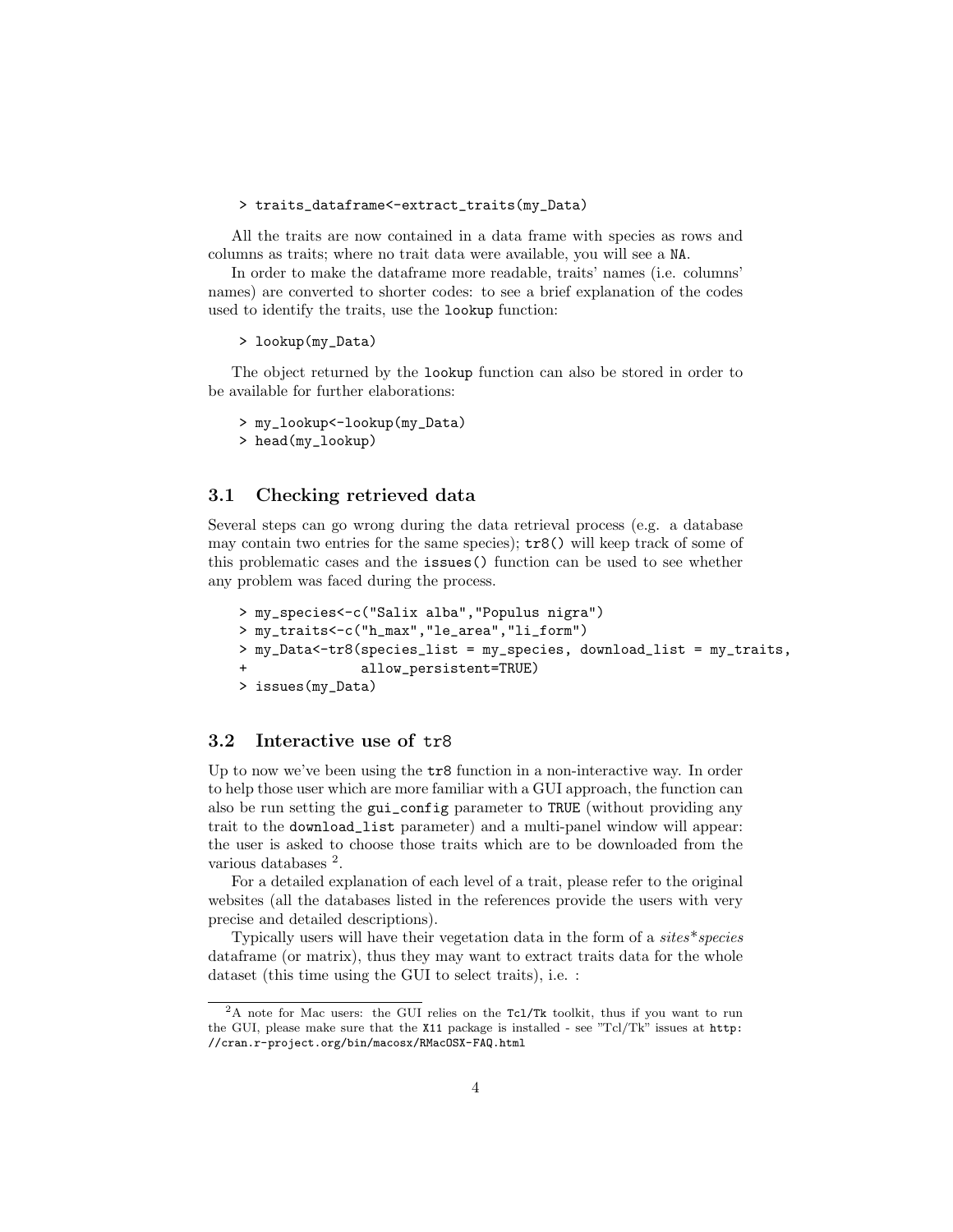```
> ## suppose veg_data is our dataframe with
> ## plant species as columns and sites as rows
>
> ## extract species names
> specie_names<-names(veg_data)
> ## use the tr8() function
> ## and tick those traits of interest in the pop-up window
> my_traits<-tr8(species_names,gui_config=TRUE, allow_persistent=TRUE)
> ## print the results
> print(my_traits)
```
### 4 Interpreting retrieved data

Please note that for many traits there is more than one entry in the original databases: in those cases, in order to obtain a single value the following strategy was adopted:

- Quantitative traits the mean of all the values was calculated (e.g. when multiple values for "Seed weight mean" are available, the mean of these value is calculated)
- Qualitative traits all the values are taken into account and "joined" together in a single string (the values are separated by a score "−")

Nota bene: in some cases some traits are stored as string in the original databases, even though they should be treated as numbers (e.g. the number five is stored as a string - i.e. "5", not as the numeric value 5): in those case tr8 function is not able to interpret that entry as a numeric, thus, applying the above mentioned criteria to merge multiple traits, strange outputs may result from tr8, e.g. if a species has two entries for the trait height - day 3 and 3.5 meters - the merged value will not be the numeric mean (3.25) but the union of the two strings ("3-3.5").

Note for BROT database: BROT database contains several entries for the same trait for some species: this may be due to the fact that several sources of data were used and/or that data for different regions were reported. In the current version of TR8 these multiple data are treated as follows:

- if there are both numeric (quantitative) and string (qualitative) entries, numeric ones are given the precedence and the mean of all numeric entries is used as the returned trait value
- if several qualitative entries are present (but no quantitative ones), only the most abundant level is reported (in case ties are present, eg. two levels are reported the same number of times, both values are reported, separated by a comma).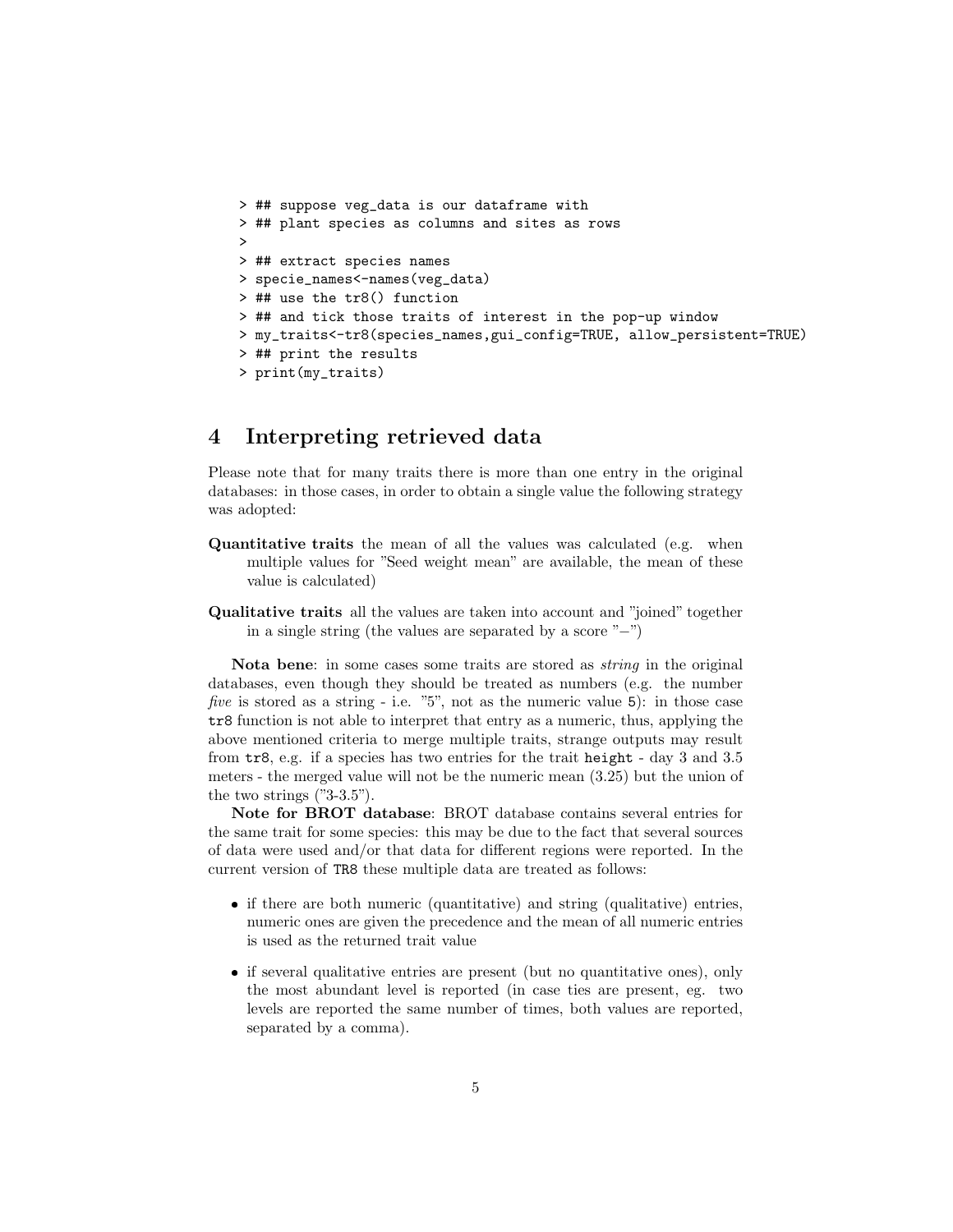#### 5 Citing the package

Please use the following citation when using TR8 package:

Bocci, G. (2015). TR8: an R package for easily retrieving plant species traits. Methods in Ecology and Evolution, 6(3):347-350.

#### Or, if you use BibTeX:

```
@Article{,
  author = {Bocci Gionata},
  title = {TR8: an R package for easily retrieving plant species traits},
  journal = {Methods in Ecology and Evolution},
  year = {2015},
  volume = {6},
  number = {3},
  pages = {347--350},
  url = {http://dx.doi.org/10.1111/2041-210X.12327},
}
```
#### 6 Citing sources of information

Users of the TR8 package should always cite the sources of information which provided the traits data: the correct citations to be used for the retrieved data can be obtained through the bib method; just use:

> bib(my\_traits)

### 7 Some notes on using tr8

#### A NOTE OF CAUTION

Searching the web is a time (and Internet band) consuming activity, thus the higher the number of your plant species and the traits to be retrieved, the longer it will take to tr8() to complete its job. Moreover, in order not to overflow the remote databases with http requests, the tr8 function will always pause between one search and the following one.

#### A (SECOND) NOTE OF CAUTION

Some users adopt the following workflow for analysing their vegetation data:

1. insert vegetation data into a spreadsheet file with species as columns' and sites' as rows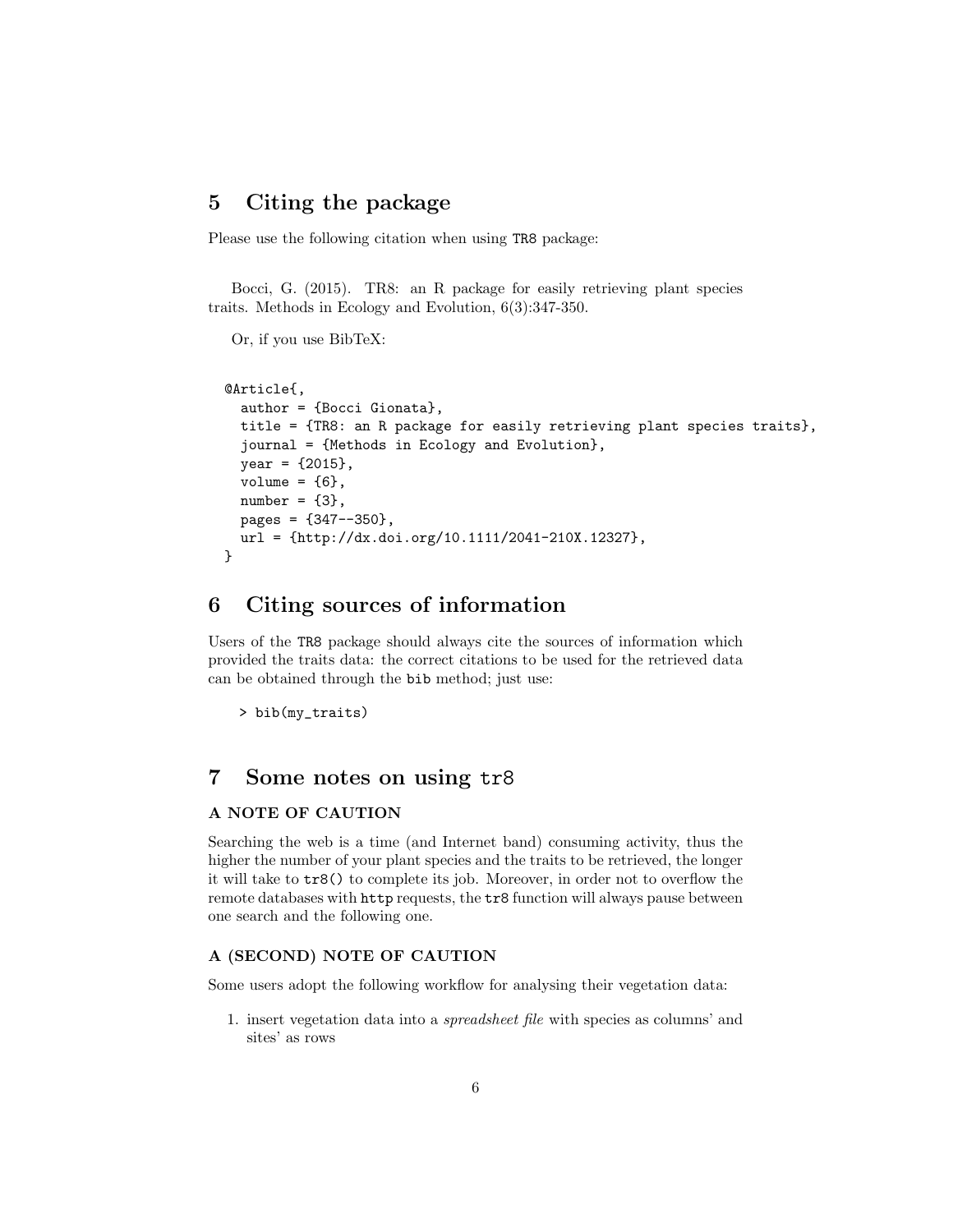- 2. export the spreadsheet file as a .csv file
- 3. import the .csv file into a R dataframe.

When following these steps, a dot  $("")$  will be inserted between Genus and Species of each plant species name (i.e. column names in the R dataframe will not be in the form c("Abies alba", "Salix alba") but in the form c("Abies.alba", "Salix.alba")). This may cause problems for further processing of plants' species names, thus, in order to avoid this problem, please use the check.names=F option in read.csv. E.g. suppose that my\_veg\_data.csv is the  $\text{csv}$  file: in the  $\bf R$  console, one should use:

```
> My_data<-read.csv("my_veg_data.csv",
+ header=T,row.names=1,check.names=F)
```
#### 8 Suggested workflow

We strongly suggest to always check plant species names with the tnrs function (from the taxize package) before using the tr8 function; thus a typical workflow would be the following:

1. Check plant species names (e.g. with something like the following - please refere to the taxize package documentation[1] for further details)

```
> species_names<-names(veg_data)
```
- > checked\_names<-tnrs(species\_names,source="iPlant\_TNRS")
- > print(checked\_names)

Check which species (rows) in the table have a "score" value lower than 1 and check their names; if needed, correct them before using the tr8() function.

2. Run tr8 (in this case using the GUI):

```
> my_traits<-tr8(species_names,gui_config = TRUE, allow_persistent=TRUE)
> print(my_traits)
```
Check whether tr8() had any problems in retrieving data:

```
> my_traits<-tr8(species_names,gui_config = TRUE, allow_persistent=TRUE)
> issues(my_traits)
```
3. You may want to have these traits available as a data frame: just use the extract\_traits function which uses the results of tr8 (in this case it's the my\_traits objects) and returns a data frame.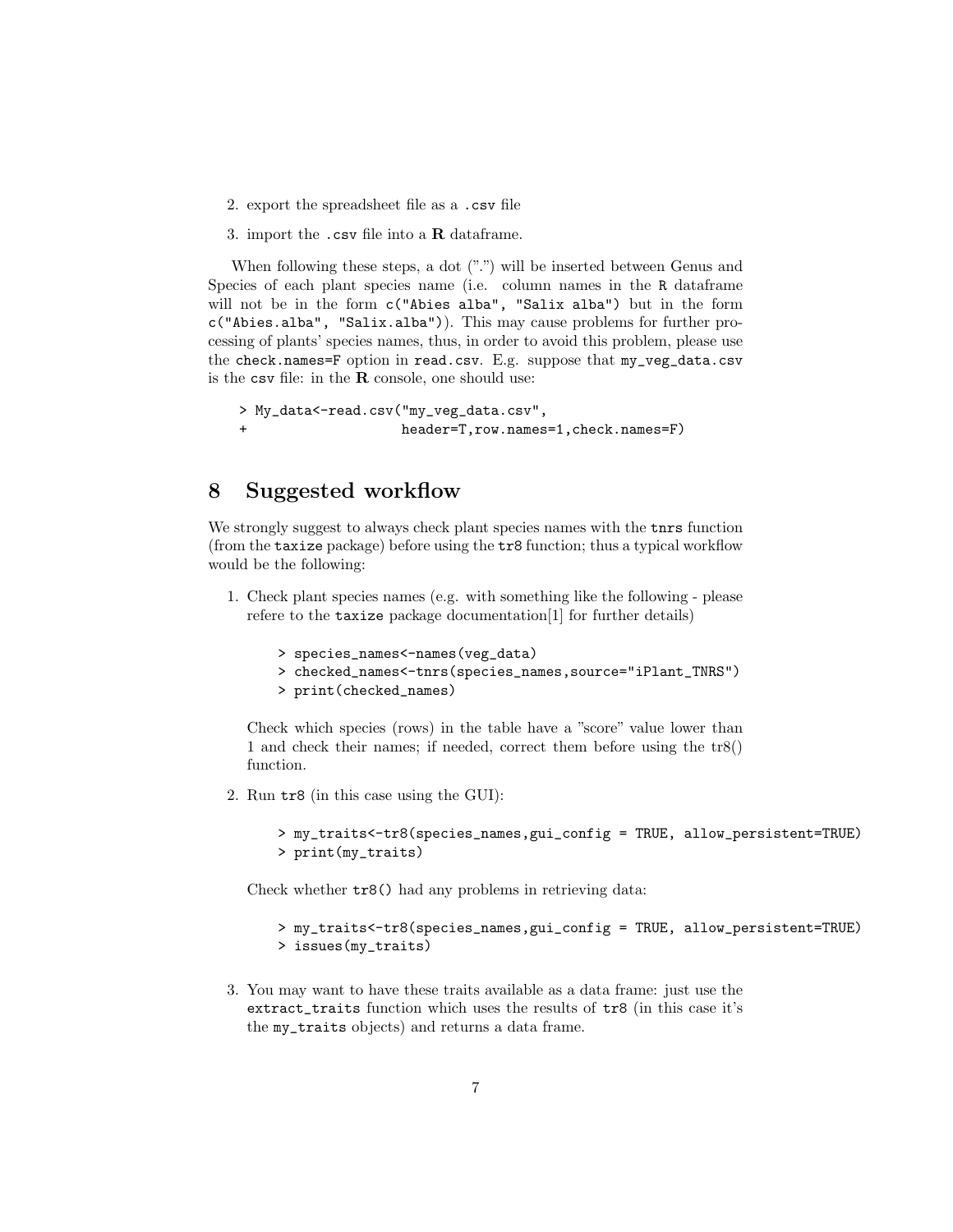- > traits\_df<-extract\_traits(my\_traits)
- 4. Observing a big data frame inside R could be difficult, thus users may want to save the traits\_df data frame as a .csv file:

```
> save(traits_df,file="traits_df.csv")
```
and then open that file with a spreadsheet software (e.g. LibreOffice).

#### 8.1 Dealing with synonyms

The new versions of tr8 does not allow to check for plant species synonims any more (given some issues with remote databases needed for checking species names).

#### 9 Further steps

The TR8 package comes with another vignette, called TR8\_workflow, which shows a typical workflow describing all the steps needed for retrieving and analysing traits data with tr8, listing the most common problems that could be faced and the possible solutions to fix them.

The vignette can be opened from within R, using:

```
> vignette("TR8_workflow")
```
Another vignette (called Expanding\_TR8) shows to programmers how sources of data can be added to TR8 (i.e. how functions for retrieving data should be written so that they can be easily integrated in TR8).

### 10 Local storage of remote data

The following databases are stored as files (.txt,.csv or xlsx) on the remote servers:

- LEDA
- Akhmetzhanova
- MycoFlor
- Catminat

These files are (quite) big in size, thus downloading them every time the  $tr8()$  function is used is a time consuming activity<sup>3</sup>. In order to make data

<sup>3</sup>The text files are not distributed together with the TR8 package - which would save time and memory when executing the tr8() function - in order to avoid possible licensing conflicts between the TR8' GPL license and these datasets.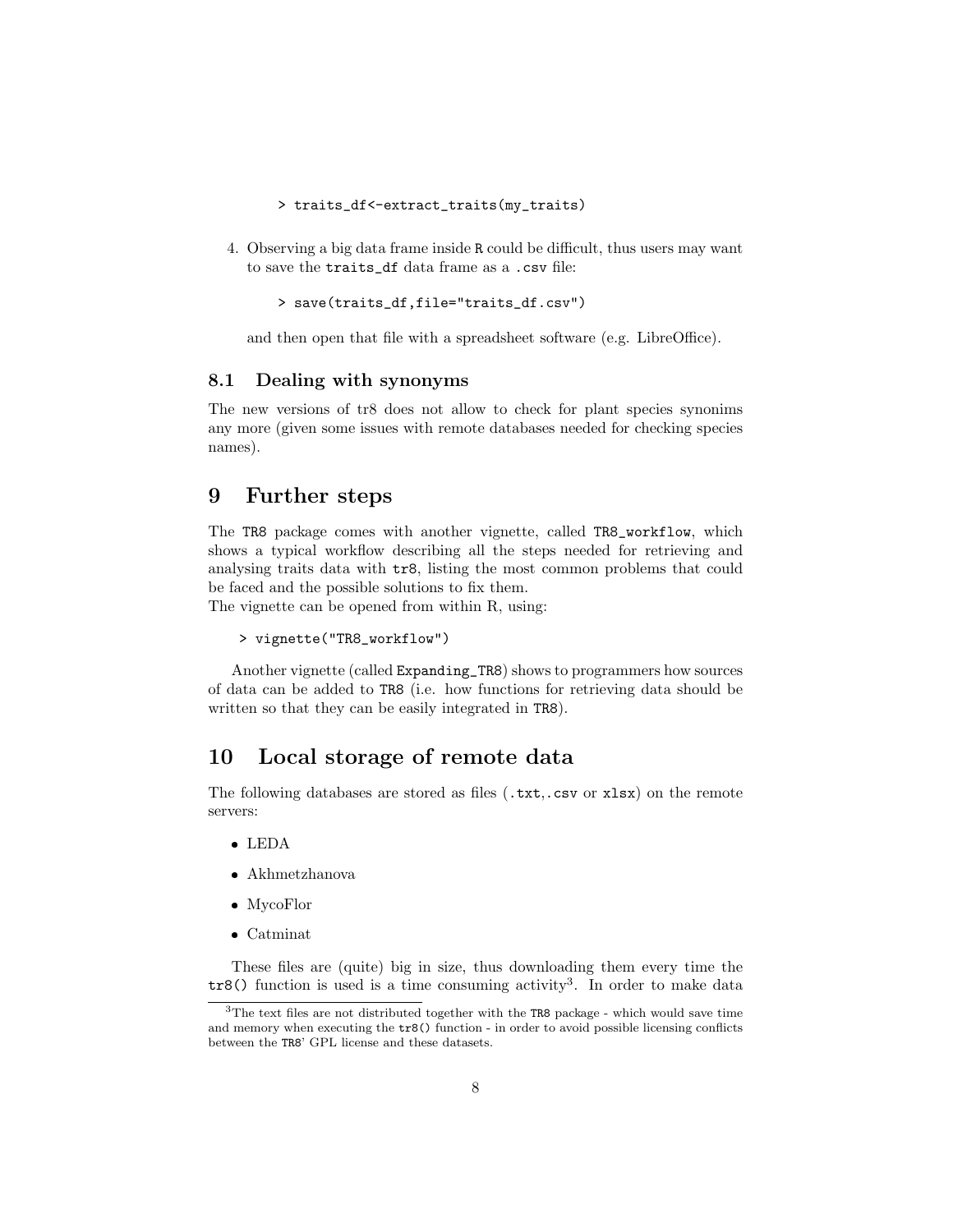retrieval more efficient, when tr8 is run AND traits data from the above mentioned databases are requested for the first time, these files are downloaded and an R version (.Rda) copy is stored in a local directory and made available to future requests<sup>4</sup>.

### 11 Update local lookup tables

For some traitbases tr8 uses lookup-tables which contain URLs of the species of interest (i.e. whenever the user search for traits data for some species, tr8 searches for the corresponding URLs in such tables and then retrieve the data from the corresponding webpages); some of the traitbases queried by tr8 are uploaded from time to time thus the function may be unable to retrieve traits data for the most recently uploaded species. The TR8\_SETUP function allows the user to download the most updated version of such tables; simply run

If the user wants to have available the most updated data,

> tr8\_setup()

BEWARE: this function takes a long time to run (nearly 20 minutes are required - on a fast connection - for retrieving lookup tables for BiolFlor); it's very likely that the most recent version of TR8 contains the already up-to-date version of the data, so in most cases will never need to use this function.

#### References

- [1] Chamberlain, S. and Szocs, E. taxize taxonomic search and retrieval in r. F1000Research, 2013.
- [2] A.A. Akhmetzhanova, N. A. Soudzilovskaia, V. G. Onipchenko, W.K. Cornwell, V.A. Agafonov, I.A. Selivanov, and J. H.C. Cornelissen. A rediscovered treasure: mycorrhizal intensity database for 3000 vascular plant species across the former Soviet Union: Ecological archives e093-059. Ecol $ogy, 93(3):689-690, 2012.$
- [3] A. H. Fitter and H. J. Peat. The Ecological Flora Database. J. Ecol, 82:415–425, 1994.
- [4] Stefan Hempel, Lars Götzenberger, Ingolf Kühn, Stefan G Michalski, Matthias C Rillig, Martin Zobel, and Mari Moora. Mycorrhizas in the Central European flora: relationships with plant life history traits and ecology. Ecology, 94(6):1389–1399, February 2013.

<sup>4</sup>By default these files will be installed in the directories which are commonly used for storing applications' data (which depends on the underlying operating systems; see https: //github.com/hadley/rappdirs for details).